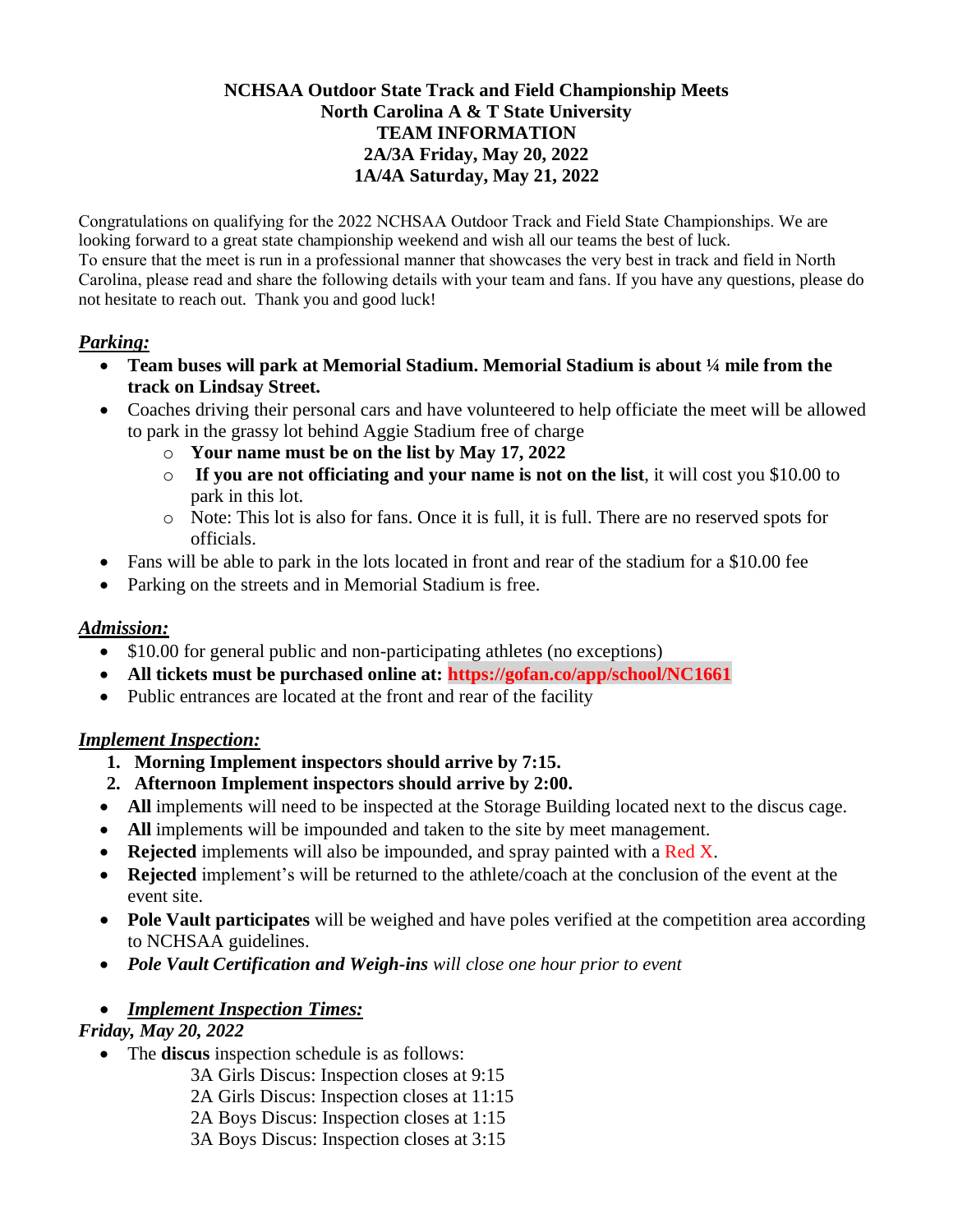- The **shot put** inspection schedule is as follows:
	- 2A Girls and Boys Shot Put: Inspection closes at 9:15.
	- 3A Girls and Boys Shot Put: Inspection closes at 11:15.

### *Saturday May 21, 2022*

- The **discus** inspection schedule is as follows:
	- 4A Girls Discus: Inspection closes at 9:15
	- 1A Girls Discus: Inspection closes at 11:15
	- 1A Boys Discus: Inspection closes at 1:15
	- 4A Boys Discus: Inspection closes at 3:15
- The **shot put** inspection schedule is as follows:
	- 1A Girls and Boys Shot Put: Inspection closes at 9:15.
	- 4A Girls and Boys Shot Put: Inspection closes at 11:15.

## *General Information: Please read carefully*

- Implementation weigh-ins begins at 8:00 am
- **Substitute coach** must be on school letterhead and sent to our office by close of business Thursday (4:30pm) – Athletes cannot compete without proper school representation (Handbook policy)
- All athletes are to be in proper uniform in accordance with the sanctioning body and rules: National Federation (NFHS) and NCHSAA.
- **Pole Vaulting is the only event that will have a coach's box**
- Field events will have 1 (one) flight
- All Running Events are Timed Finals with preliminary rounds for 100 M Hurdles and 100 M Dash.
- Field events will not start until the Field Referee, Jumps or Throws Referee has certified that all athletes are in proper uniform.
- Wheelchair events will follow abled body events
- **The 10-minute check-in /check-out rule will be in effect.** Tell your athletes to check out with the event judge and return within **fifteen (15) minutes maximum. (Five minutes prior to the heat of their event, 10 minutes following the conclusion of their heat.)** If an athlete is in a field event and gets a first call for a running event, they should check out of their field event and check-in at the Clerk's Table and then return to the field event. Event judges will be instructed to allow athletes to go "out of turn" if necessary. **The Clerk will be instructed NOT to "hold" athletes competing in field events**. It is the responsibility of the coach and the athlete to report to the starting line for their event.
- All athletes are to always have their complete uniform on while on the track or in the infield. Failure to comply with this rule will result in first, a warning, and second disqualification from an event or possibly the entire meet.
- Athletes competing in 2 or more field events simultaneously will have to go "back and forth." They will need to check-out and report immediately to their next event. (Officials will allow them time to change shoes if the need shall arise.) Athletes cannot lose an attempt if competing in another event provided, they have checked out and are back within the 10-minute rule.
- **All protests should be filed with the event Referee, on the proper "Protest/Appeal Form." Forms will be in a 3-ring binder at the Clerk of Course tent.**